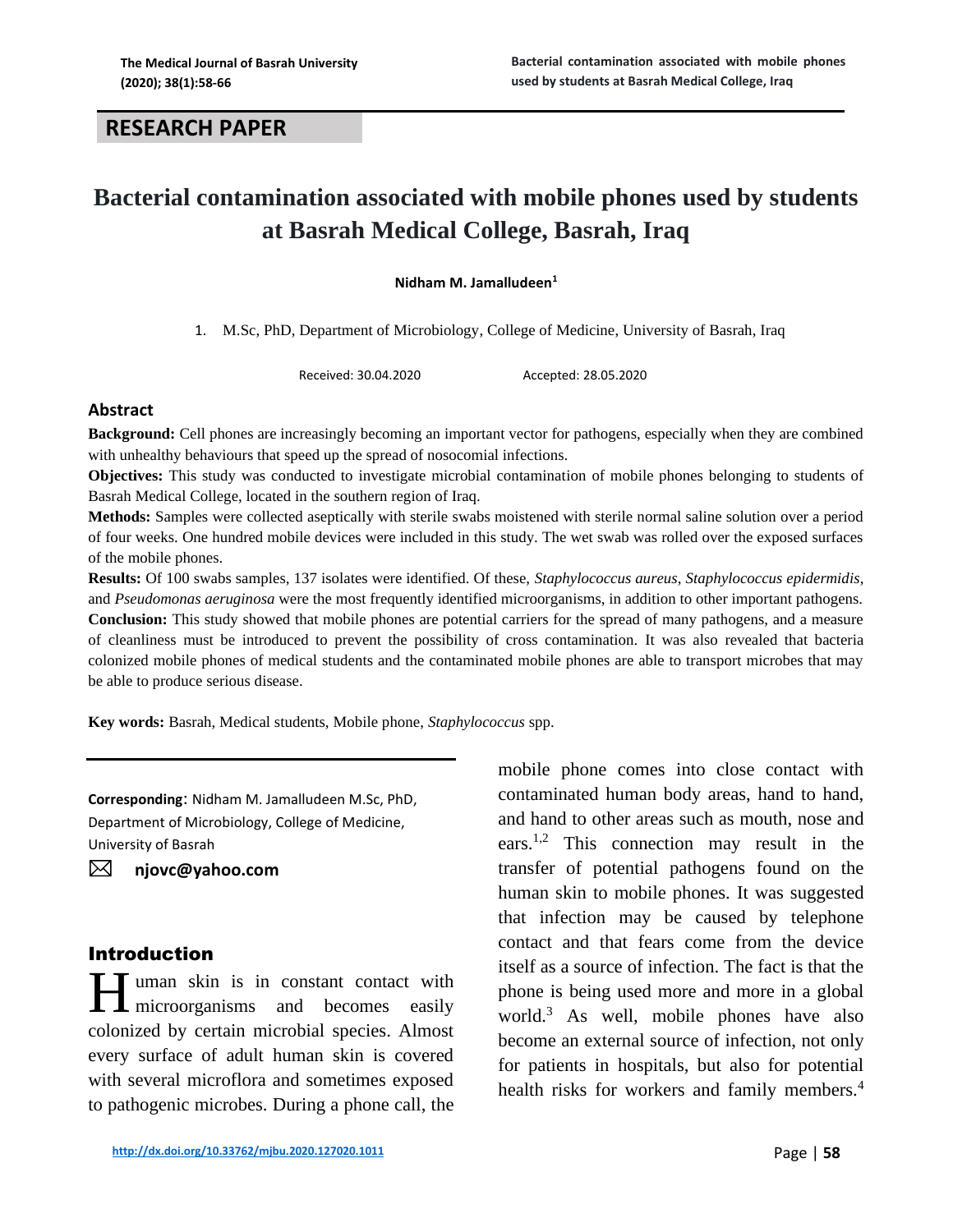#### **The Medical Journal of Basrah University (2020); 38(1):58-66**

Moreover, sharing mobile phones among friends may directly facilitate the spread of pathogenic bacteria in society. <sup>5</sup> The microorganisms in the skin may differ from one person to another. Each person may have different hand flora among the public; it may represent the community environment (for example, the health community may have a different commensal that is different from society in the general environment). Methicillin-resistant *Staphylococcus aureus* (MRSA) has been identified from the surface of the mobile phone and door handles, chairs and handrails. This organism is a real pathogen and its spread causes a lot of health risks.<sup>6, 7</sup> In many countries, the number of mobile phones exceeds the number of landlines, replacing land phones, as most adults, many young people and children now own mobile phones. At present, Asia enjoys the fastest rate of growth for mobile subscribers in the world. Many users may not care about the health risks of a mobile phone. Different users may use the same phone, which may increase the chance of spread of a group of microorganisms and make them a good carrier of microbes. Therefore, this study was aimed to identify microbial contamination of mobile phones among students of Basrah Medical College in southern Iraq and to determine the microbial species associated with these phones.

### Subjects and methods

### **Sample collection:**

After getting the ethical approval from the committee board of the Iraqi health and higher education authority**.** The samples were collected aseptically with sterile swabs moistened with sterile normal saline solution over a period of four weeks from 7 April to 30 April 2019. One hundred mobile devices were included in this study. The wet swab was rolled over the

exposed surfaces of the mobile phones. Care was taken to ensure that all keyboard, screen, mouth, earpiece, side, and back of cell phones were properly swabbed because these areas are the most frequent locations when touching fingers and skin. All participants were declared consent and were taken prior of collecting the samples.

# **Sample inoculation and bacterial identification:**

After the collection, the samples were immediately transferred to the laboratory (Department of Microbiology, College of Medicine) and were inoculated on plates of nutrient agar, blood agar, MacConkey agar and mannitol salt agar. The plates were incubated aerobically at 37°C for 24-48 hours. After incubation, plates were examined for growth and for description of colonial morphology of the isolates.<sup>8,9</sup> Gram-positive and Gram-negative bacteria were determined according to standard microbiological procedures. Pure cultures from all the isolates were prepared and subjected to Gram staining. Then for the primary identification, various biochemical tests such as oxidase test, indole test, urease test, citrate test, triple sugar iron test, catalase, and coagulase test were performed as previously described.<sup>9</sup> Standard kits of API 20E biochemical test (HiMedia Laboratories, Mumbai, India) were also used to confirm identity of the isolates.

### Results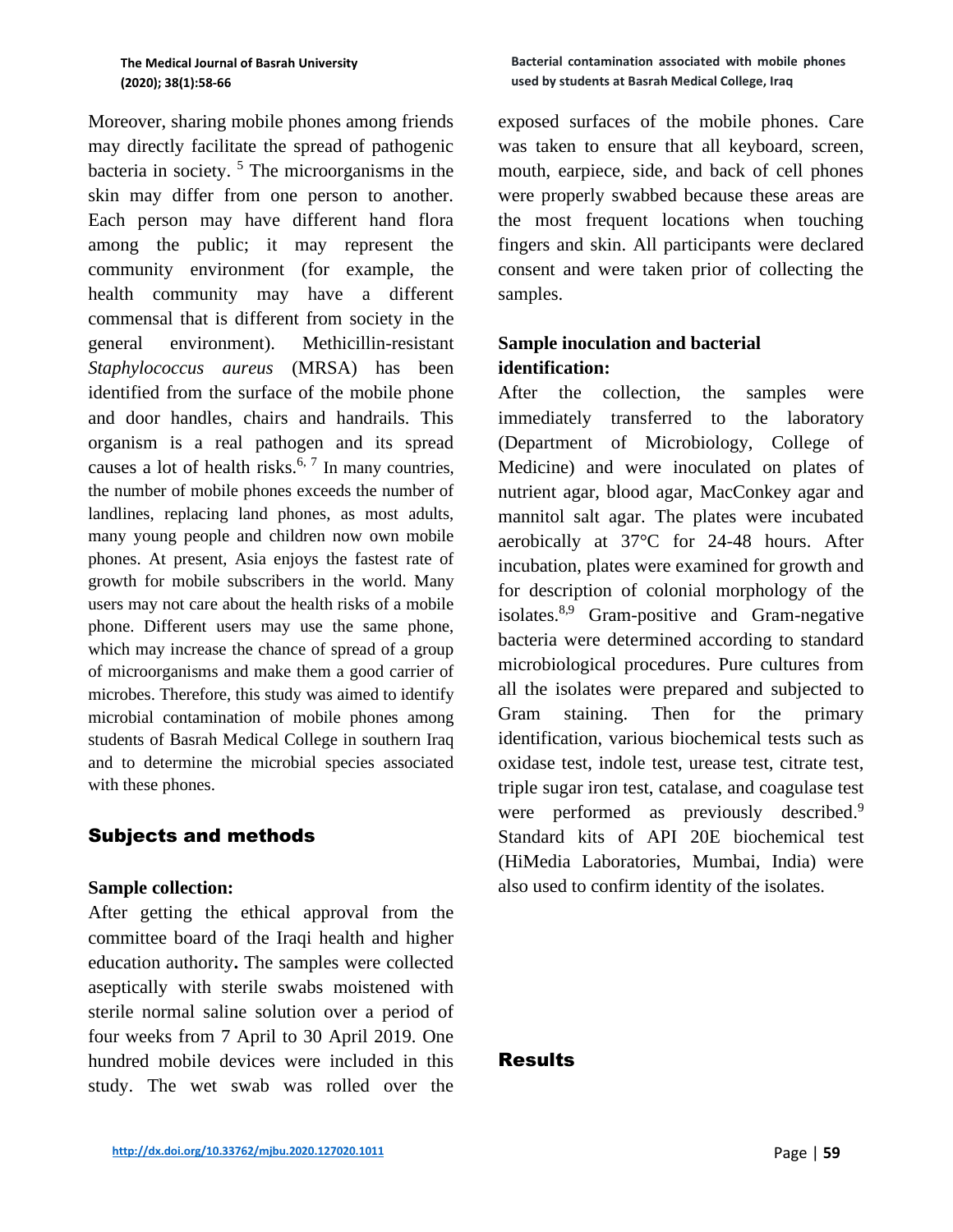**The Medical Journal of Basrah University (2020); 38(1):58-66**

One hundred mobile phones used by Basrah medical college students were examined: 75 were from students entering clinic sessions and 25 were from students studying basic science. From the 100 mobile phone swabs, pure cultures were detected on most of the inoculated plates and mixed isolates appeared in a small number of plates. A total of 137 isolates were recognized: 37 *Staphylococcus aureus*, 33 *Staphylococcus epidermidis*, 21 *Pseudomonas aeruginosa*, 12 *Proteus spp.,* 17 *Escherichia coli*, 4 *Neisseria sicca*, 7 *Acinetobacter* spp., 3 *Bacillus subtilis*, 1 *Enterobacter aerogenes*, and 2 *Candida* spp. (Table-1; Figure 1A & B).

| Table 1. Microorganisms isolated from students' |  |  |  |
|-------------------------------------------------|--|--|--|
| mobile phones.                                  |  |  |  |

| <b>Isolated Microorganism</b> | No. of<br><b>isolated</b><br>organism<br>$N = 137$ | $\frac{0}{0}$ |
|-------------------------------|----------------------------------------------------|---------------|
| Staphylococcus aureus         | 37                                                 | 27.0          |
| Staphylococcus epidermidis    | 33                                                 | 24.1          |
| Pseudomonas aeruginosa        | 21                                                 | 15.3          |
| Bacillus subtilis             | 0 <sup>3</sup>                                     | 2.2           |
| Escherichia coli              | 17                                                 | 12.4          |
| Proteus spp.                  | 12                                                 | 8.8           |
| Neisseria sicca               | 04                                                 | 2.9           |
| Acinetobacter baumannii       | 07                                                 | 5.1           |
| Enterobacter aerogenes        | 01                                                 | 0.7           |
| Candida spp.                  | 02                                                 | 1.5           |
| Total                         | 137                                                | 100           |

**Bacterial contamination associated with mobile phones used by students at Basrah Medical College, Iraq**





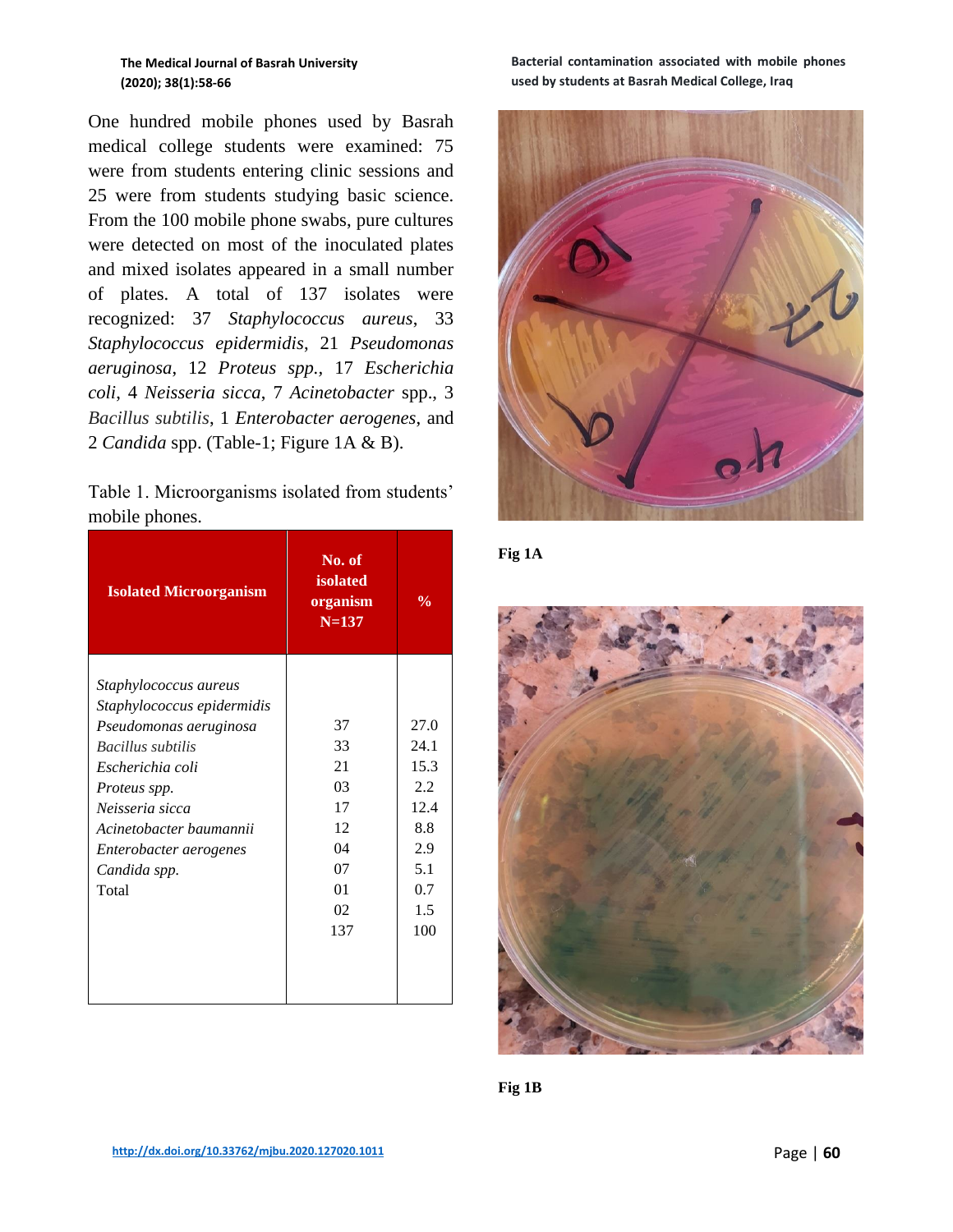A total of 75 mobile phones samples from students attending clinical sessions (Group 1) and 25 samples from students mobile attending only sessions for basics science (Group 2) were cultured, out of which, 30 isolates of *Staphylococcus aureus* was the predominant organism isolated from the mobiles of first

#### **Bacterial contamination associated with mobile phones used by students at Basrah Medical College, Iraq**

group of students whereas, *Staphylococcus epidermidis* (11 isolates) was the predominant organism isolated from the second group of students mobile. The distribution of bacterial isolates among those groups is shown in (Table-2)

**Table 2.** Number and type of microorganisms isolated from mobile phones of students attending different sessions at the college.

| <b>Source</b><br>type                                        | No. of sample<br>collected | No. of<br><b>isolates</b> | <b>Isolated organism</b>   | No. of isolated<br>organism | $\frac{0}{0}$ |
|--------------------------------------------------------------|----------------------------|---------------------------|----------------------------|-----------------------------|---------------|
| <b>Students</b><br>attending<br>clinical<br>sessions         | 75                         | 108                       | Staphylococcus aureus      | 30                          | 27.7          |
|                                                              |                            |                           | Staphylococcus epidermidis | 22                          | 20.4          |
|                                                              |                            |                           | Pseudomonas aeruginosa     | 19                          | 17.6          |
|                                                              |                            |                           | Bacillus subtilis          | 01                          | 0.9           |
|                                                              |                            |                           | Escherichia coli           | 13                          | 12.1          |
|                                                              |                            |                           | Proteus spp.               | 12                          | 11.1          |
|                                                              |                            |                           | Neisseria sicca<br>01      |                             | 0.9           |
|                                                              |                            |                           | Acinetobacter baumannii    | 07                          | 6.5           |
|                                                              |                            |                           | Enterobacter aerogenes     | 01                          | 0.9           |
|                                                              |                            |                           | Candida spp.               | 02                          | 1.9           |
| <b>Students</b><br>attending<br>basic<br>sciences<br>session | 25                         | 29                        | Staphylococcus aureus      | 07                          | 24.2          |
|                                                              |                            |                           | Staphylococcus epidermidis | 11                          | 37.9          |
|                                                              |                            |                           | Pseudomonas aeruginosa     | 02                          | 6.9           |
|                                                              |                            |                           | <b>Bacillus</b> subtilis   | 02                          | 6.9           |
|                                                              |                            |                           | Escherichia coli           | 04                          | 13.8          |
|                                                              |                            |                           | Proteus spp.               | 0.0                         | 0.0           |
|                                                              |                            |                           | Neisseria sicca            | 03                          | 10.3          |
|                                                              |                            |                           | Acinetobacter baumannii    | 0.0                         | 0.0           |
|                                                              |                            |                           | Enterobacter aerogenes     | 0.0                         | 0.0           |
|                                                              |                            |                           | Candida spp.               | 0.0                         | 0.0           |
| <b>Total</b>                                                 | 100                        | 137                       |                            | 137                         |               |

# **Discussions**

A variety of microorganisms were found on the mobile phones. However, the standard hygiene is very important issues for the people in contact with mobile. In this study, several microorganisms were isolated, some were real pathogens and others were a normal flora and commensal at the skin. These pathogens may

become disease-prone when they have the opportunity to do so. *Staphylococcus aureus*, *Staphylococcus epidermidis*, *Pseudomonas aeruginosa* and others (Table-1) were the main bacterial isolates frequently associated with mobile phones. These organisms may have found their way to the phone through the skin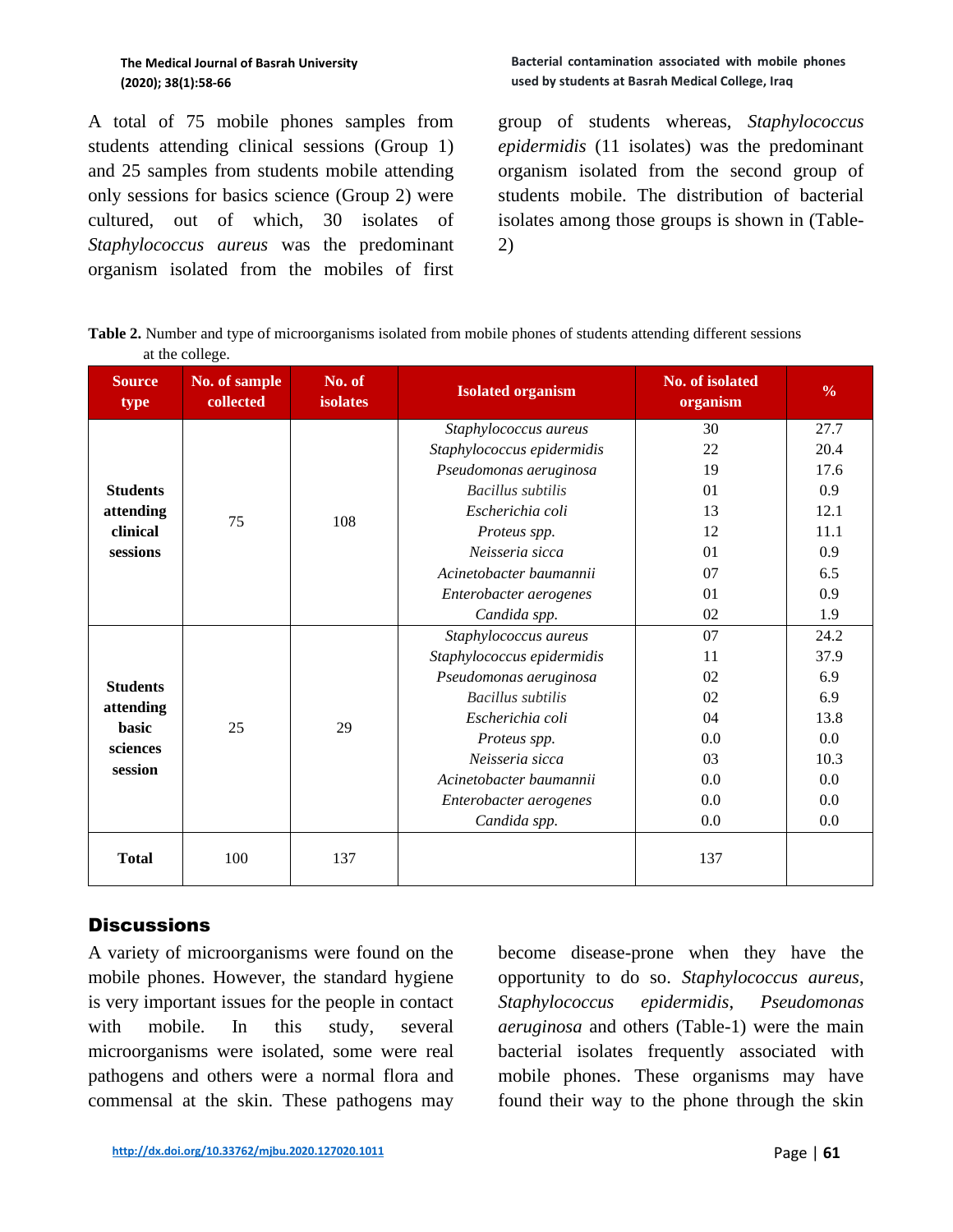#### **The Medical Journal of Basrah University (2020); 38(1):58-66**

and from hand to hand contact. These organisms are the normal microflora resides on the skin which was mentioned earlier. <sup>10</sup> The various hygiene profiles are followed and recognized among people in the community. Therefore, dealing with a mobile phone by many users results in regular skin contact with the phone and may result in the frequency of the variance, and the degree of population of the isolates. This might have many health concerns. On the other hand, the environment of the hospital plays a very important role in the transfer of microorganisms, where it was observed that the students of the first group who contacted patients or devices or things such as speakers, or bronchoscope, pens, computer keyboards, Obtain pathogenic bacteria and symbiosis on their mobile phones colonized by these bacteria, this finding is in agreement with other studies, $11,12$  which reported the same findings from the mobile phones of health care workers (HCWs) and non-HCWs. It has been also reported that the HCWs workers had a heavy mobile phone contamination as compared with non-HCWs. <sup>4,13</sup> The reasons for obtaining more isolates from HCWs may be the result of direct contact with the patients. Monitoring hospital standards for infection prevention may also contribute to the detection of high bacterial contamination. Personal behavior and mobile phone style may also affect the amount of pollution in mobile phones. 14

In one study, researchers discovered that cell phones are usually dirtier than a toilet seat or shoe bottom. <sup>15</sup> The continuous processing of mobile phones by different users reveals a range of microorganisms, making them a good carrier of microbes This is especially recognizable with the skin, due to the moisture and optimum temperature of the human body especially the palm as well as the heat generated by cell

#### **Bacterial contamination associated with mobile phones used by students at Basrah Medical College, Iraq**

phones and prefer colonization and reproduction of microorganisms. These devices can contain many potential pathogens and act as an external source of nosocomial infections among patients in hospitals.<sup>16</sup> *Staphylococcus aureus* is known to cause many diseases ranging from minor skin infections to more serious diseases, including pneumonia, bacteremia, septicemia, meningitis. MRSA is particularly important in the medical community, as it has developed resistance to βlactam antibiotics.  $17$  The present study found that *Staphylococcus aureus* was the predominant microorganism isolated; this bacterium is very important pathogen and can be transferred through the mobile phone to the public community. This finding is in agreements with other researchers.<sup>17-19</sup> High rate of *Staphylococcus epidermidis* were also reported in this study. This organism is normally found on skin as normal flora, and this might be the reason for their high rate of growth from the mobile phones in the present study. The presence of a Gram-negative rod, *Enterobacter aerogenes*, a member of the coliform group, indicates the potential for contamination of faeces on the mobile phone. Gram-negative sepsis is most commonly due to *E. coli*, *Enterobacter* spp, and *Pseudomonas aeruginosa*, <sup>20</sup> which have been also isolated in high rate in this study. Isolation of *Bacillus subtilis* was also determined frequency of occurrence as a vital organism in the spoilage of food.<sup>21</sup> Undoubtedly, this contributes greatly to food damage and food contamination if food is prepared or eaten with infected hands. *Acinetobacter baumannii* is a pathogenic organism that can cause healthcare-associated infections (HAI). This organism has recently emerged as a major cause of HAIs due to its resistance to antimicrobials and its tendency to cause large nosocomial outbreaks.<sup>22</sup> *Neisseria*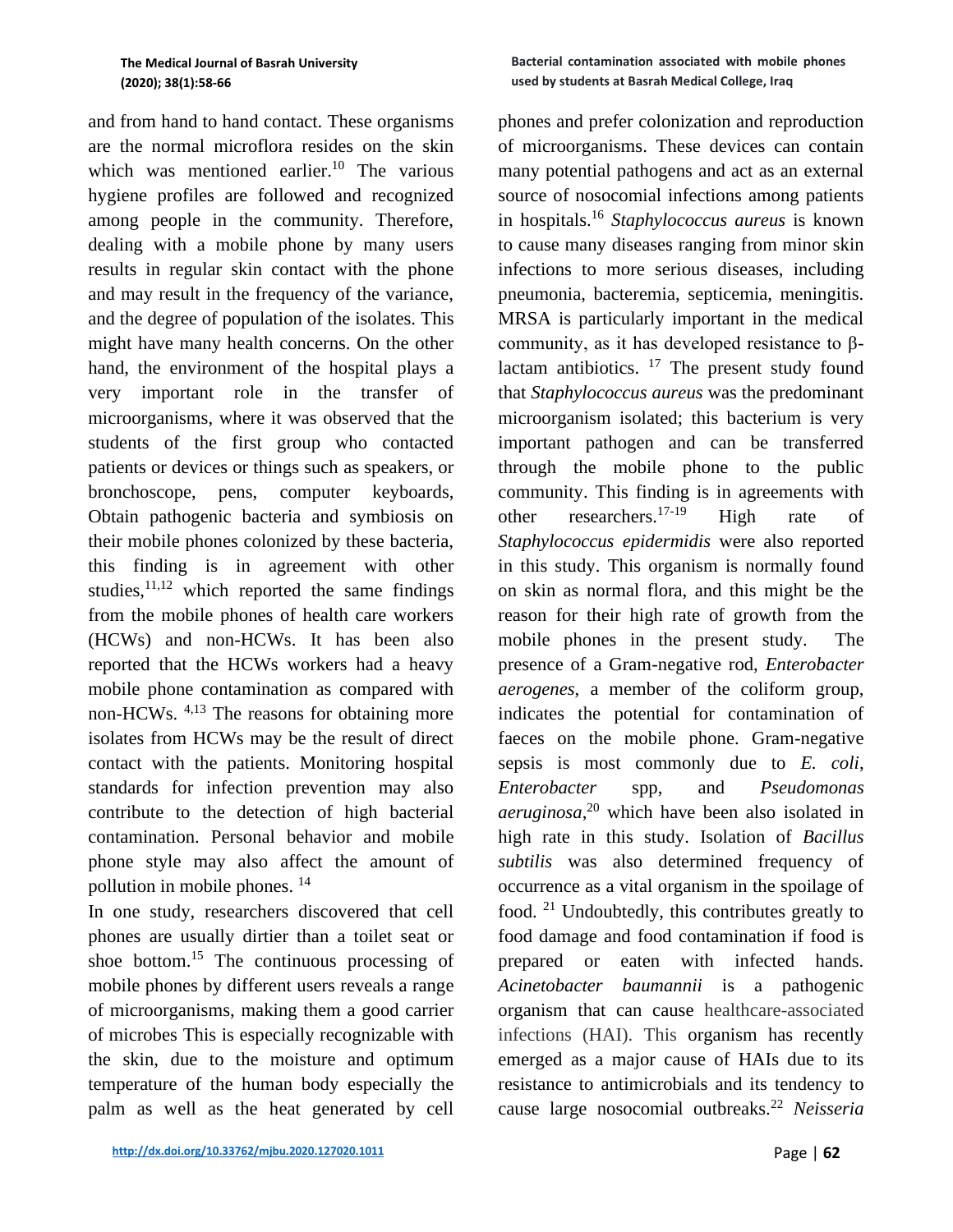*sicca* is a gram-negative diplococcus found as normal human oral and upper respiratory tract flora; it is considered one of the commensal *Neisseria* species. This organism has the ability to decompose hydrogen peroxide, live as a commensal in the oropharynx with commensal producing hydrogen peroxide and dissolved oral flora of hydrogen peroxide in salivary deposits and plaque.<sup>23, 24</sup> Simple control measures are very important to reduce potential contamination of the device. Cleaning of the phone and computers with 70% alcohol may reduce bacterial load. 25, 26 Some of these measures can make portable surfaces pollution-free. Hand washing and wearing gloves by the staff are also good preventive procedures.  $7, 25, 27$  In fact, such simple control measures can reduce morbidity and mortality and thus reduce the cost of medical care for hospitals and other caregivers.

# CONCLUSION

The study revealed that bacteria colonized mobile phones of medical students and the contaminated mobile phones are able to transport microbes that may be able to produce serious disease. There is a need for preventive care to reduce the impact of contaminated mobile phones on the spread of microbes and control measures should be applicable for this reason. Further investigations are recommended to provide evidence that better mobile phone hygiene will protect the spread of nosocomial infections.

# Acknowledgment

The author is grateful to all the students who participated in the study. We are also grateful to the Department of Microbiology at the College of Medicine, University of Basrah, Iraq for their support. We also express our gratitude to Ms.

Hanaa Agal Qallan for her kind assistance in preparing the equipment and her help in media preparation. Special thanks to students Jehad M. Hassan and Yousif B. Mehdi and Waad S. Basem for their assistance in sample collections.

### References

- 1. Philip AM. The normal microbial flora. N Engl J Med. 1982; 307: 83-93.
- 2. Elkholy M, and Ewees I. Mobile (cellular) phone contamination with nosocomial pathogens in Intensive Care Units. Med J Cairo Univ. 2010; 2: 1-5.
- 3. Aronson SH.The Lancet on the telephone 1876-1975. Med Hist. 1977; 21: 69-87
- 4. Arora U, Devi P, Chadha A, Malhotra S. Cell phones a modern stay house for bacterial pathogens. J K Science. 2009; 11: 127-129.
- 5. Chawla K, Mukhopadhayay C, Gurung B, Bhate P, Bairy I. Bacterial "Cell" Phones: Do cell phones carry potential pathogens? OJHAS. 2009; 8(1): 8.

<http://www.ojhas.org/issue29/2009-1-8.htm>

- 6. Selim HS., and [Abaza AF.](https://www.ncbi.nlm.nih.gov/pubmed/?term=Abaza%20AF%5BAuthor%5D&cauthor=true&cauthor_uid=25699226) Microbial contamination of mobile phones in a health care setting in Alexandria, Egypt. [GMS](https://www.ncbi.nlm.nih.gov/pubmed/25699226)  [Hyg Infect Control.](https://www.ncbi.nlm.nih.gov/pubmed/25699226) 2015; Feb 2;10: Doc03. doi: 10.3205/dgkh000246. collection 2015.
- 7. Jamalludeen NM. Efficacy of tap water or tap water and soap on Hand washing to remove hands contaminated bacteria. IJSER. 2017; Volume 8, Issue 7.
- 8. Soto RG., Chu LF., Goldman JM., Rampil IJ., and Ruskin KJ. Communication in critical care environments: Mobile telephones improve patient care. Anesth Analg. 2006; 102:535–41.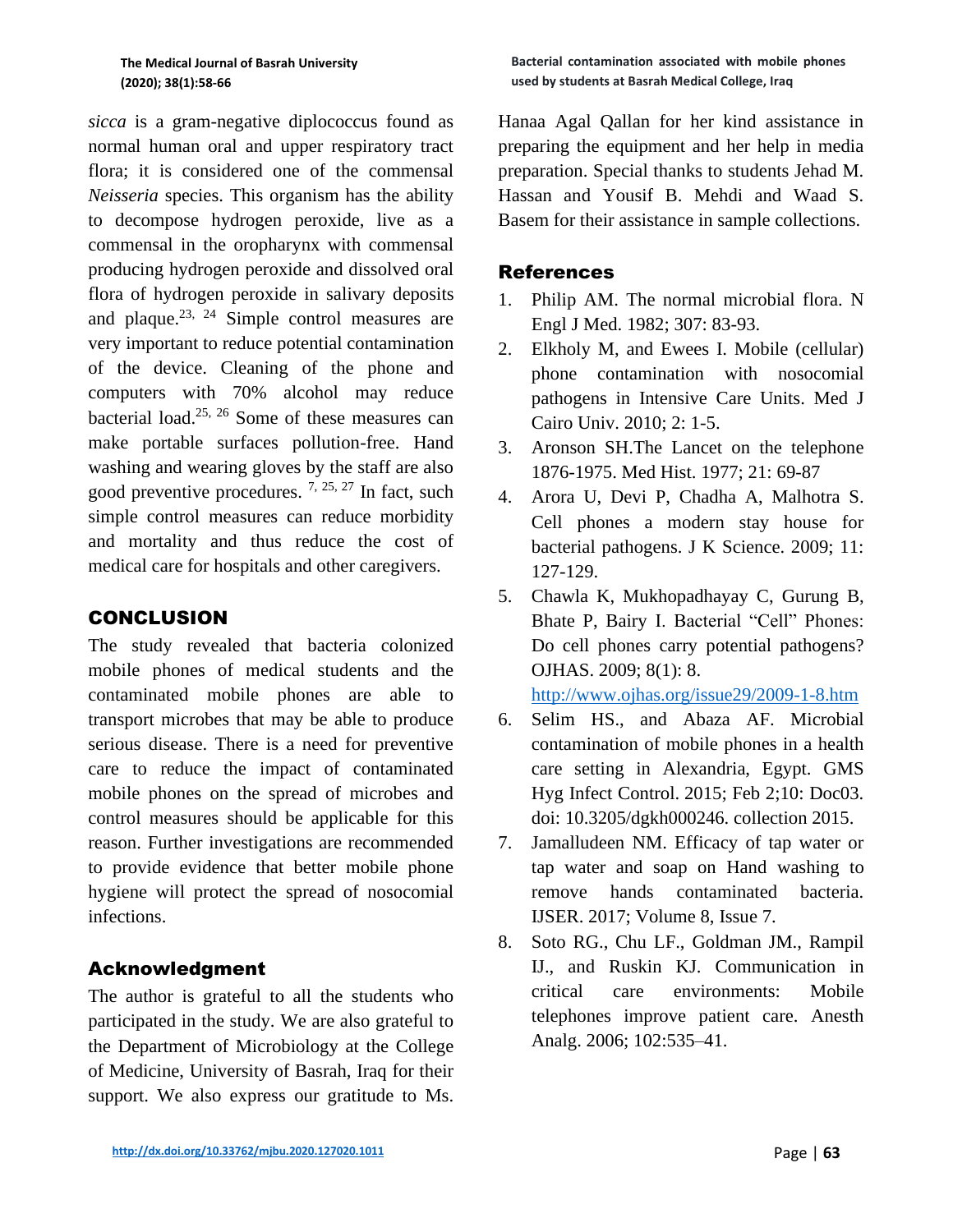- 9. Patricia T. Bailey & Scott's Diagnostic Microbiology, 13th Edition, 2013. London: Elsevier Health Sciences.
- 10. Roth R., and Jenner W. Microbial ecology of the skin. Annu Rev Microbial. 1998; 42:441–64.
- 11. Debnath T., Bhowmik S., Islam T., Mehadi M., and Chowdhury H. Presence of Multidrug‑Resistant Bacteria on Mobile Phones of Healthcare Workers Accelerates the Spread of Nosocomial Infection and Regarded as a Threat to Public Health in Bangladesh. Journal of Microscopy and Ultrastructure. 2018; Volume 6, Issue 3, July-September 2018.
- 12. Morubagal RR., Shivappa SG., Mahale RP., and Neelambike SM. Study of bacterial flora associated with mobile phones of healthcare workers and non-healthcare workers. IRAN. J. MICROBIOL. 2017; Volume 9 Number 3 (June 2017) 143-151.
- 13. Neha S., Aruna S., Parihar RS., Khatri PK., Arvind C., and Archana B. Prevalence and antibiotic pattern of microbes isolated from mobile phones of health care workers and non- health care workers. Int Curr Microbiol App Sci. 2014; 3: 43-60.
- 14. Girma MM., Ketema A., Gemeda A. Bacterial contamination of mobile phones of healthcare workers at Jimma University Specialized Hospital, Jimma, South West Ethiopia. Int J Infect Control. 2014; 11(1): 1-8.
- 15. Harish RT., Kairavi JD., Lopa PT., Saklainhaider SM., Tanuja BJ. Role of mobile phone in spreading hospital acquired infection: A Study in different group of health care workers. Natl J Integr Res Med. 2011; 2:61-66.
- 16. Jaya Madhuri R., Saraswathi M., Mahitha G., Bhargavi M., Deepika S., Vijaya Lakshmi G. Bacterial contamination of mobile phones and computers in microbiological laboratories. European J Biotechnol Biosci. 2015; 3: 51-55.
- 17. Holmes JW. and Williams MD. Methicillinresistant *Staphylococcus aureus* screening and eradication in the surgical intensive care unit: Is it worth it? Am J Surg 2010; 200:827-831.
- 18. Khivsara A., Sushma TV., Dhanashree B. Typing of *Staphylococcus aureu*s from mobile phones and clinical samples. Current Science 2006; 90: 910-912.
- 19. Al-Abdalall AHA. Isolation and identification of microbes associated with mobile phones in Dammam in eastern Saudi Arabia. J Family Community Med. 2010; 17(1): 11-14.
- 20. Bone R. Gram negative sepsis: A dilemma of modern medicine. Clin Microbial Rev. 1993; 16:379–414.
- 21. Jay MJ. (2000). Modern Food Microbiology. 2000. 6th ed. Berkhire: Van Nostrand Reinhold Pub. Co.
- 22. Chapartegui-Gonza´lez I., La´zaro-Dı´ez M., Bravo Z., Navas J., Icardo JM., Ramos-Vivas J. Acinetobacter baumannii maintains its virulence after long-time starvation. PLoS ONE. 2018; 13 (8): e0201961. https://doi.org/10.1371/journal. pone.0201961 E.
- 23. Ryan CS., and Kleinberg I. Bacteria in human mouths involved in the production and utilization of hydrogen peroxide. Arch Oral Biol. 1995; 40:753–763.
- 24. Novak DJ., Bashir K., Baltaro RJ., Cavalieri SJ. *Neisseria sicca*/Subflava: Continuous Ambulatory Peritoneal Dialysis-Associated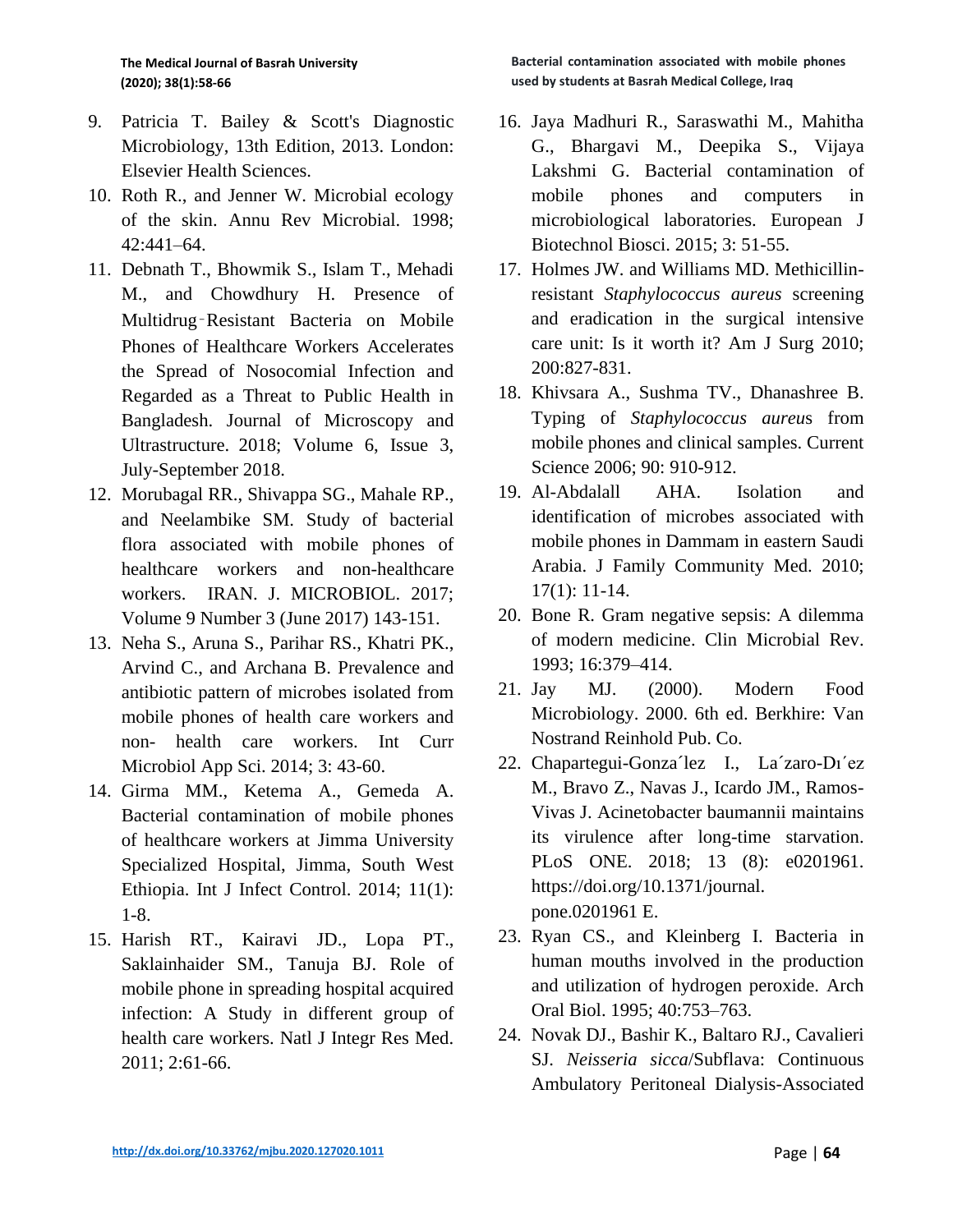Peritonitis. LABMEDICINE. 2007; Volume 38, Number 6, June 2007.

- 25. Rutala WA. APIC guideline for selection and use of disinfectants. 1994, 1995 and 1996 APIC Guidelines Committee. Association for professionals in infection control and epidemiology. Am J Infect Control. 1996; 24:313–42.
- 26. Neely AN., and Sittig DF. Basic microbiologic and infection control

**Bacterial contamination associated with mobile phones used by students at Basrah Medical College, Iraq**

information to reduce the potential transmission of pathogens to patients via computer hardware. J Am Med Inform Assoc. 2002; 9:500–8.

27. Neely AN, Maley MP. (2001). Dealing with contaminated computer keyboards and microbial survival. Am J Infect Control. 2001; 29:131–2.